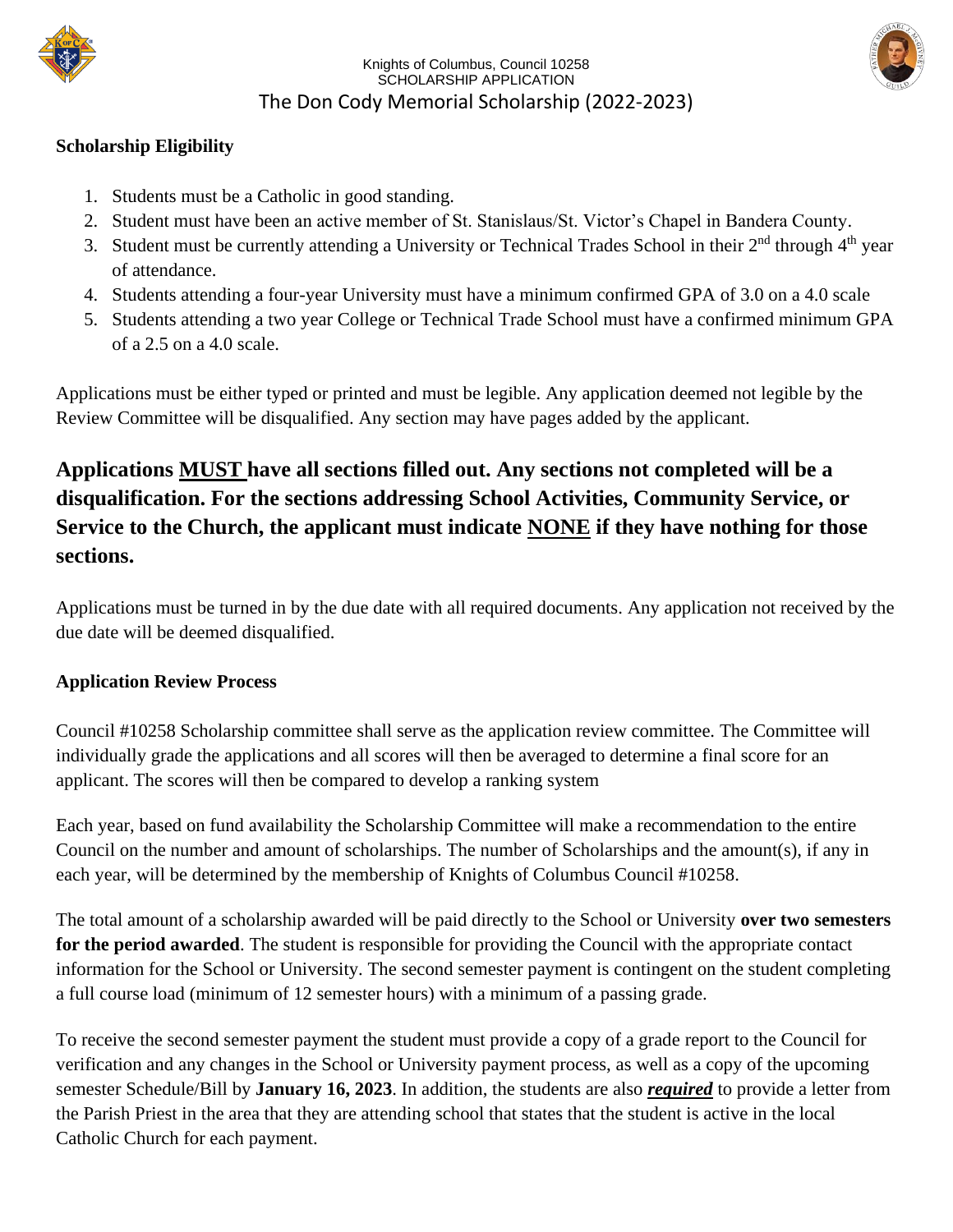



### **Grading System**

| Points will be allocated on the following basis:                                                                                | UP TO     |
|---------------------------------------------------------------------------------------------------------------------------------|-----------|
| <b>Overall Completeness</b><br>(The reviewer will award points on their impression of completeness)                             | 5 points  |
| <b>Family Member in Knights of Columbus</b><br>(Points will be allocated based on length of time as a Knight and Participation) | 15 points |
| <b>Academic Performance</b>                                                                                                     | 10 points |
| <b>Financial Need</b>                                                                                                           | 15 points |
| <b>School Activities</b>                                                                                                        | 10 points |
| <b>Community Service</b>                                                                                                        | 10 points |
| <b>Service to Church</b>                                                                                                        | 15 points |
| Essay $#1$                                                                                                                      | 10 points |
| Essay $#2$                                                                                                                      | 10 points |
|                                                                                                                                 |           |

**Total 100 points**

**A minimum score of 70 points is required in order to be eligible for the scholarship.**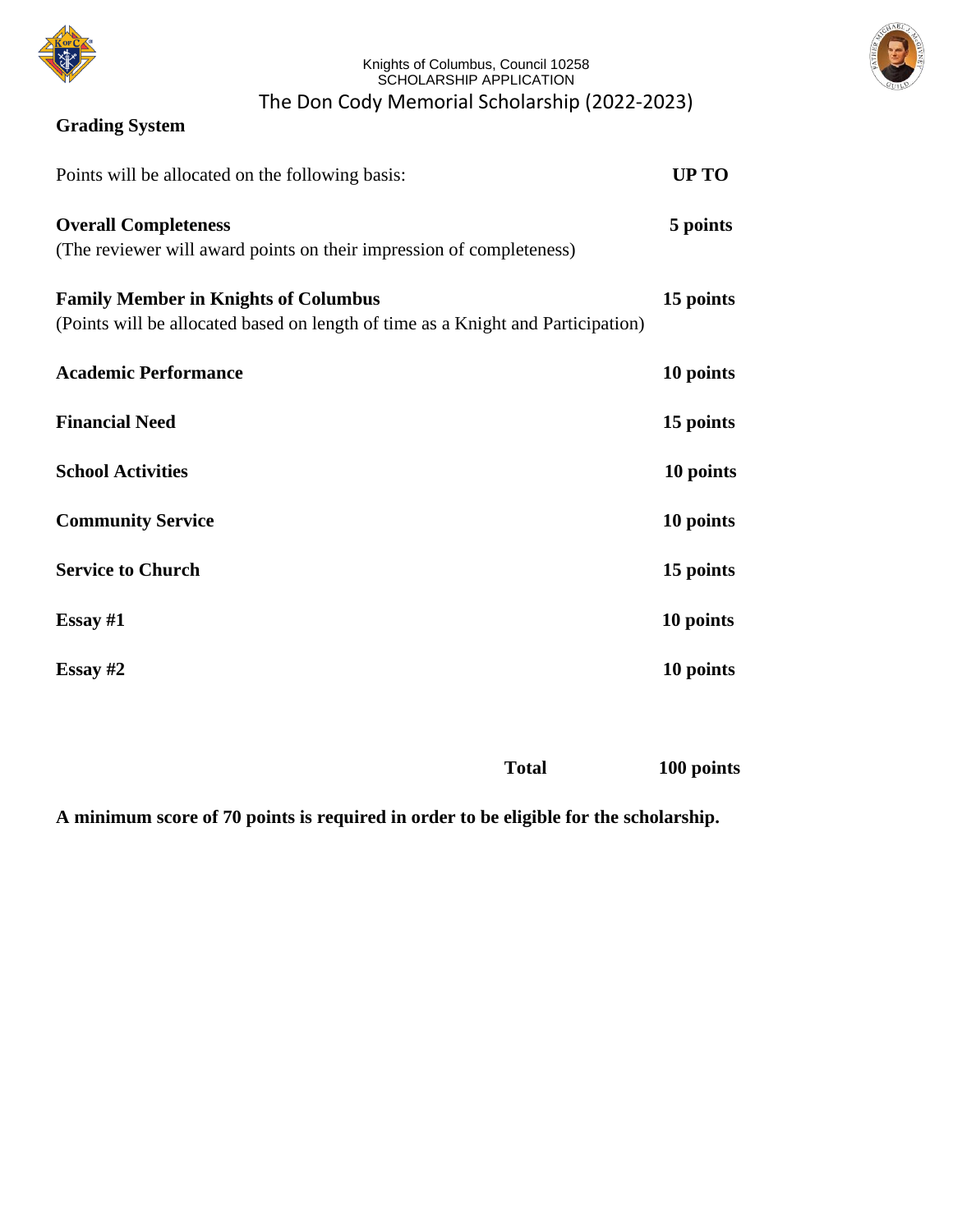



# Application Instructions

Students must fill out the application completely. The application can either be typed or handwritten. If handwritten, it should be done in block print and legible. A summary of each section of the application with any special instructions or examples can be found below. Examples are not all inclusive and you may have been involved in other activities that should be included.

**Personal contact Information**: This section of the application is critical. The information provided must be **current mailing address and contact numbers where we can get in touch with you**. This is how we will contact you for additional information, when and where there will be interviews if determined necessary and how any award information will be provided to you. Failure to provide this information may delay or make you *ineligible* for any award.

**Academic Information**: Continuing Students applying for second year scholarships or beyond must provide a copy of their current grade report from the school or university.

**Financial Information**: This information is important in determining the need of the applicant. Please note that some scholarships you may receive will have limitations on the amount of additional resources that can be accepted by you. If you receive a large scholarship or grant from a different source, please notify us immediately, this may affect your eligibility.

**School Activities**: This section should include clubs or special groups on campus. Some examples include any groups or clubs such as the Business Club, Chess Club, etc. as well as any Extra Curriculum activities. The answer "None" is an acceptable answer.

**Community Service**: This section should list your involvement with community service projects while attending College. This may include things like; Komen Walk for the Cure, Helping Hand, Visiting Nursing Homes, Local Food Bank, Recycle Drives, etc. The answer "None" is an acceptable answer.

**Service to Church**: All activities associated with serving the Church and your Church Community should be listed. The answer "None" is an acceptable answer. **As a reminder, to receive the second semester payment the student must provide a letter from the local priest, or other appropriate person, indicating that the student is an active participant in the parish community where they attend school.**

**Essay's:** There are two **Required** Essays. While proper writing style is appreciated, content is the most important factor to consider. The Scholarship Committee only has limited opportunities to get insight into your thoughts, hopes, desires and future goals. These Essays will assist them in developing a picture as to who you are and who you want to become.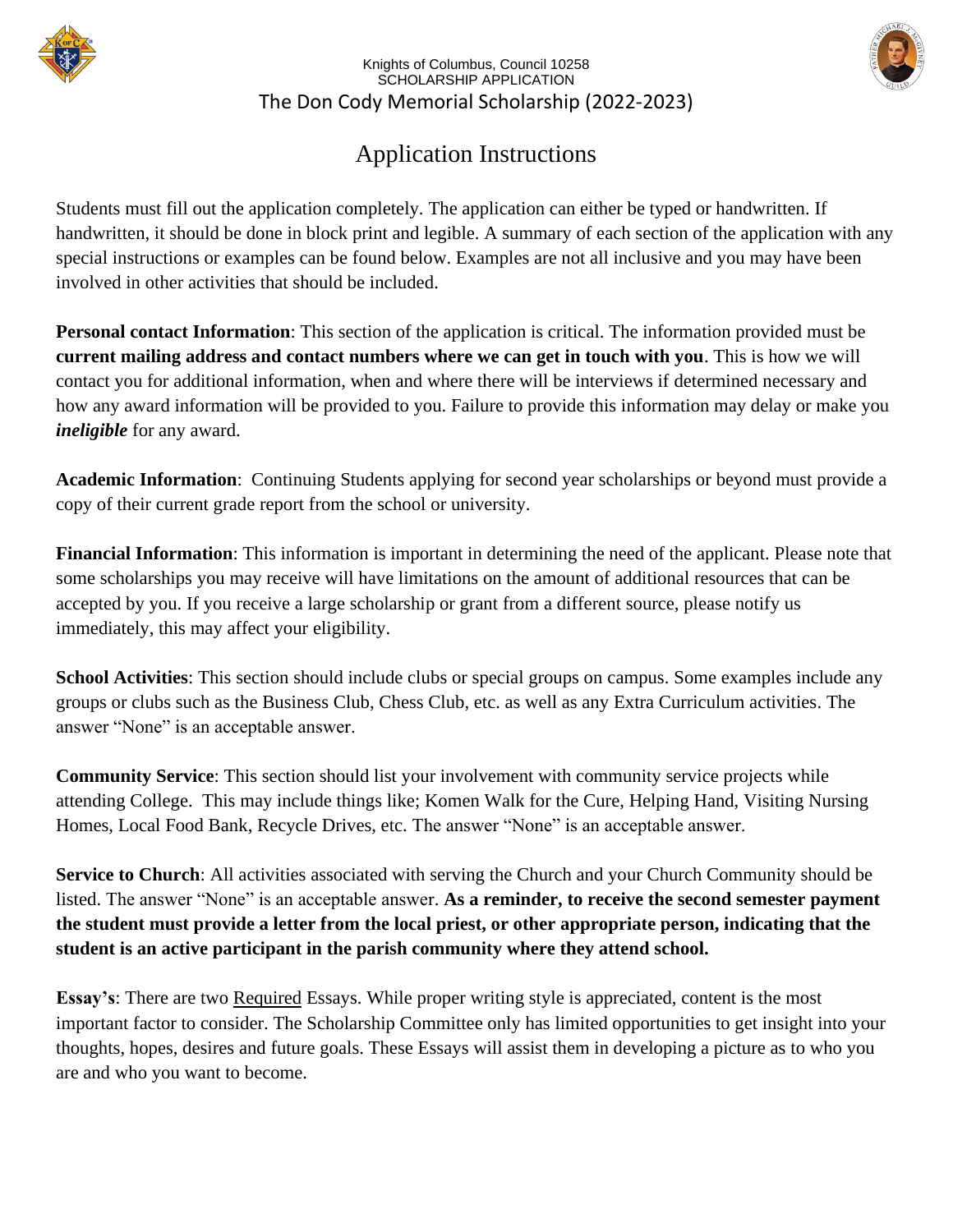



#### STUDENT MUST BE A CATHOLIC

| <b>Personal Contact Information</b>                                                                                                                                                                                                                                 |
|---------------------------------------------------------------------------------------------------------------------------------------------------------------------------------------------------------------------------------------------------------------------|
|                                                                                                                                                                                                                                                                     |
|                                                                                                                                                                                                                                                                     |
|                                                                                                                                                                                                                                                                     |
|                                                                                                                                                                                                                                                                     |
|                                                                                                                                                                                                                                                                     |
| Do you have a family member in the K of C, Council 10258 (circle one) $Yes$ No                                                                                                                                                                                      |
|                                                                                                                                                                                                                                                                     |
| WHAT COLLEGE, UNIVERSITY OR TECHNICAL SCHOOL ARE YOU ATTENDING? : __________________________________                                                                                                                                                                |
| <b>NO</b><br>ARE YOU IN GOOD ACADEMIC STANDING: (circle one) YES                                                                                                                                                                                                    |
| IN WHAT SUBJECT HAVE YOU DECLARED YOUR MAJOR? ___________________________________                                                                                                                                                                                   |
| <b>Academic Information</b><br><u>and the control of the control of the control of the control of the control of the control of the control of the control of the control of the control of the control of the control of the control of the control of the con</u> |
| APPLICANT MUST PROVIDE AN OFFICIAL GRADE REPORT FOR THE MOST RECENT SEMESTERS WORK.                                                                                                                                                                                 |
| HAVE YOU INCLUDED THE REQUIRED GRADE REPORT OR OFFICIAL TRANSCRIPT WITH THIS APPLICATION?                                                                                                                                                                           |
| (circle one) $Yes$ No                                                                                                                                                                                                                                               |
| <b>Financial Information</b>                                                                                                                                                                                                                                        |
| Have you completed your FAFSA application (circle one) $Yes$<br>N <sub>0</sub>                                                                                                                                                                                      |
| # OF CHILDREN IN FAMILY: ______ # STILL AT HOME: ______ # IN COLLEGE OR TRADE SCHOOL______                                                                                                                                                                          |
| HAVE YOU APPLIED FOR OTHER SCHOLARSHIPS? (circle one) YES NO                                                                                                                                                                                                        |
|                                                                                                                                                                                                                                                                     |
|                                                                                                                                                                                                                                                                     |
| Do You Plan to live on Campus ______ or Off Campus ______ If Off Campus, will you be living at Home?_______                                                                                                                                                         |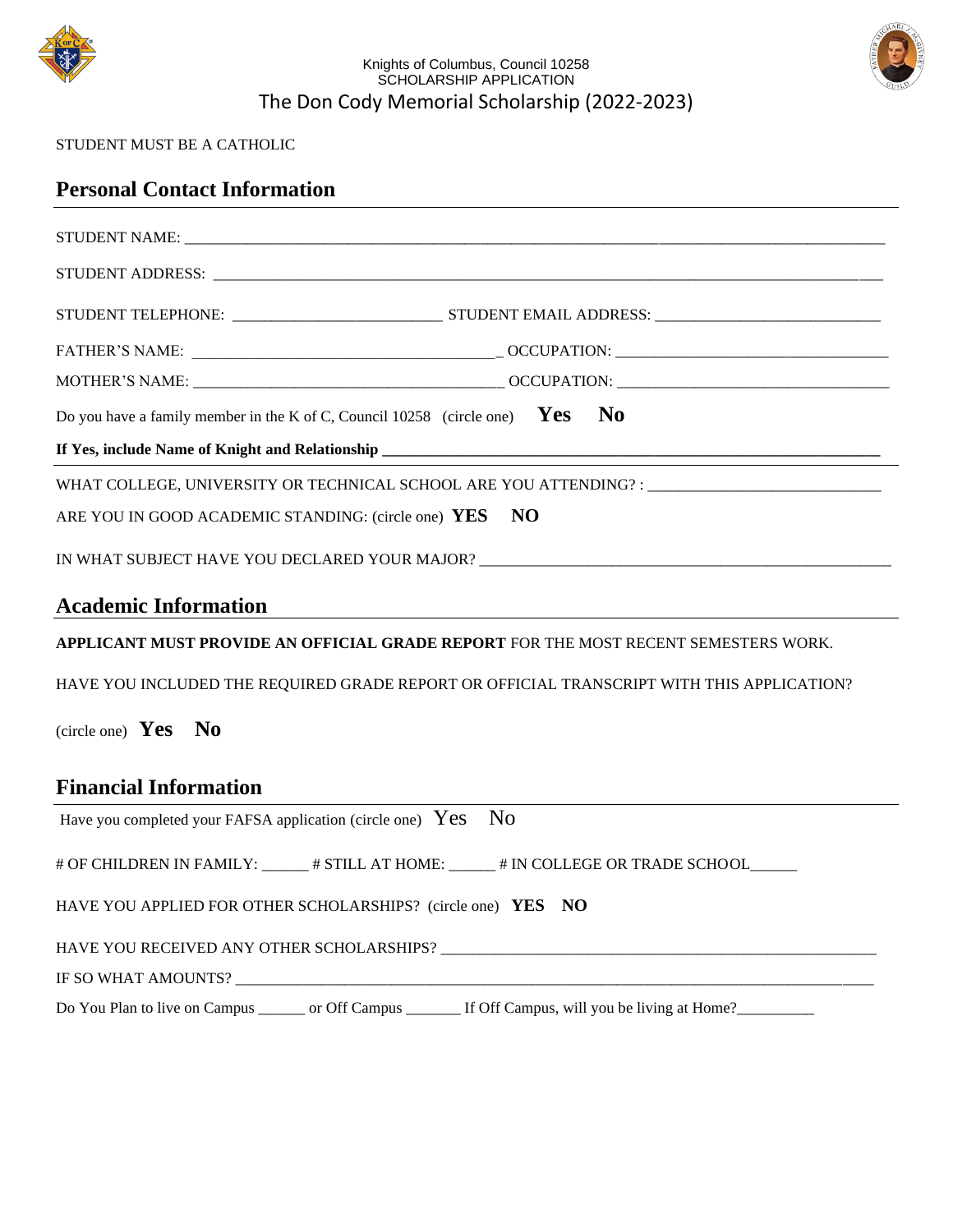



### **School Activities While Attending College or Trade School**

List Groups, Clubs or Extra Curriculum that you have participated in during your time in college and any special recognition or awards received.

### **Community Service While Attending College or Trade School**

List All Community Service Projects you have been involved with and any special recognition or awards received in College.

| Year Involved                                                              | Organization | <b>Hours of Service</b> |
|----------------------------------------------------------------------------|--------------|-------------------------|
|                                                                            |              |                         |
|                                                                            |              |                         |
| $\mathcal{R}$<br><u> 1980 - John Stone, Amerikaansk politiker (* 1980)</u> |              |                         |
| 4.                                                                         |              |                         |
|                                                                            |              |                         |

(If additional space is required, use separate sheet of paper)

### **Service to the Church While Attending College or Trade School**

List All Church programs you have participated in and any ways you have assisted or offered special service to your parish community.

| Year Involved | Sponsor or Contact | Hours of Service |  |
|---------------|--------------------|------------------|--|
|               |                    |                  |  |
|               |                    |                  |  |
| 2.            |                    |                  |  |
|               |                    |                  |  |
|               |                    |                  |  |
| 4.            |                    |                  |  |
|               |                    |                  |  |

(If additional space is required, use separate sheet of paper)